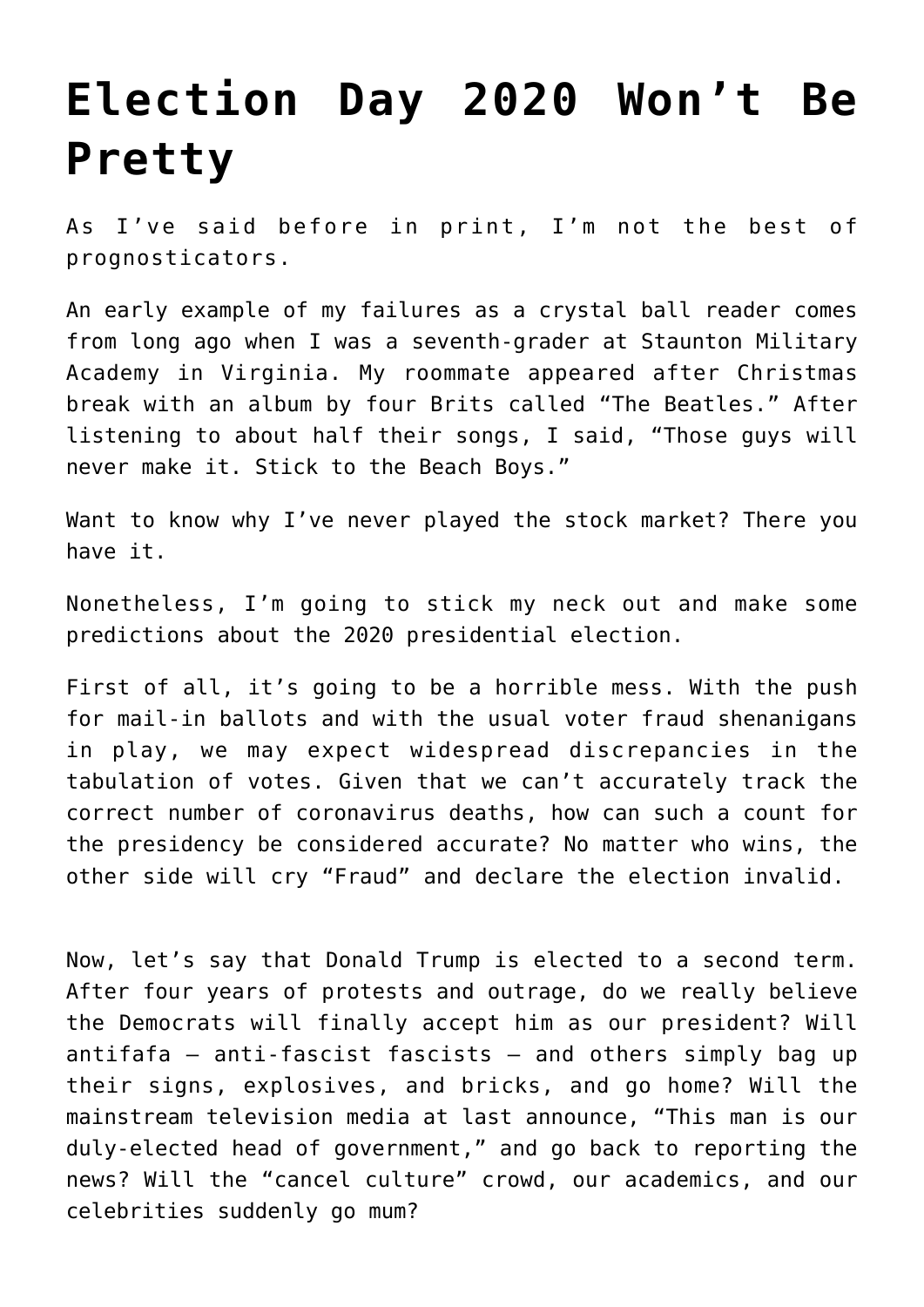My prediction: Not a chance.

So let's say we give the election to Joe Biden. Will Republicans, conservatives, and patriots simply pour themselves an extra drink on the evening Biden is declared president-elect, head for bed, and wake up the next morning prepared to go about their usual duties of work, school, and everyday life?

Probably.

If Joe Biden wins the election, will coronavirus magically disappear, allowing schools and churches to reopen? Will masks be relegated to the trash? Will the riots in cities like Portland simply vanish into thin air? Will the toppling of statues, the attacks on federal buildings, and the general insanity that now prevails in certain groups on the left fade into oblivion?

Possibly. Or the protestors and rioters, encouraged by the election results, might double-down in their efforts to bring about a "transformation" of the United States, the Constitution, our Bill of Rights, our rule of law, and the American Dream.

And will President Biden then guide Americans into a brighter future, a new golden era of social and racial equality, a utopia where we conquer climate change and join together, brother with brother, sister with sister, to usher in the Age of Aquarius?

No way. Joe Biden seems unable to find the way out of his basement, much less lead a country as deeply troubled as ours. He will be a puppet, and others will be pulling the strings, making Mr. Biden dance to their tune. Who these puppet-masters will be I don't know, but they already have those strings in hand, these unelected men and women who will in effect be running the administration and the country.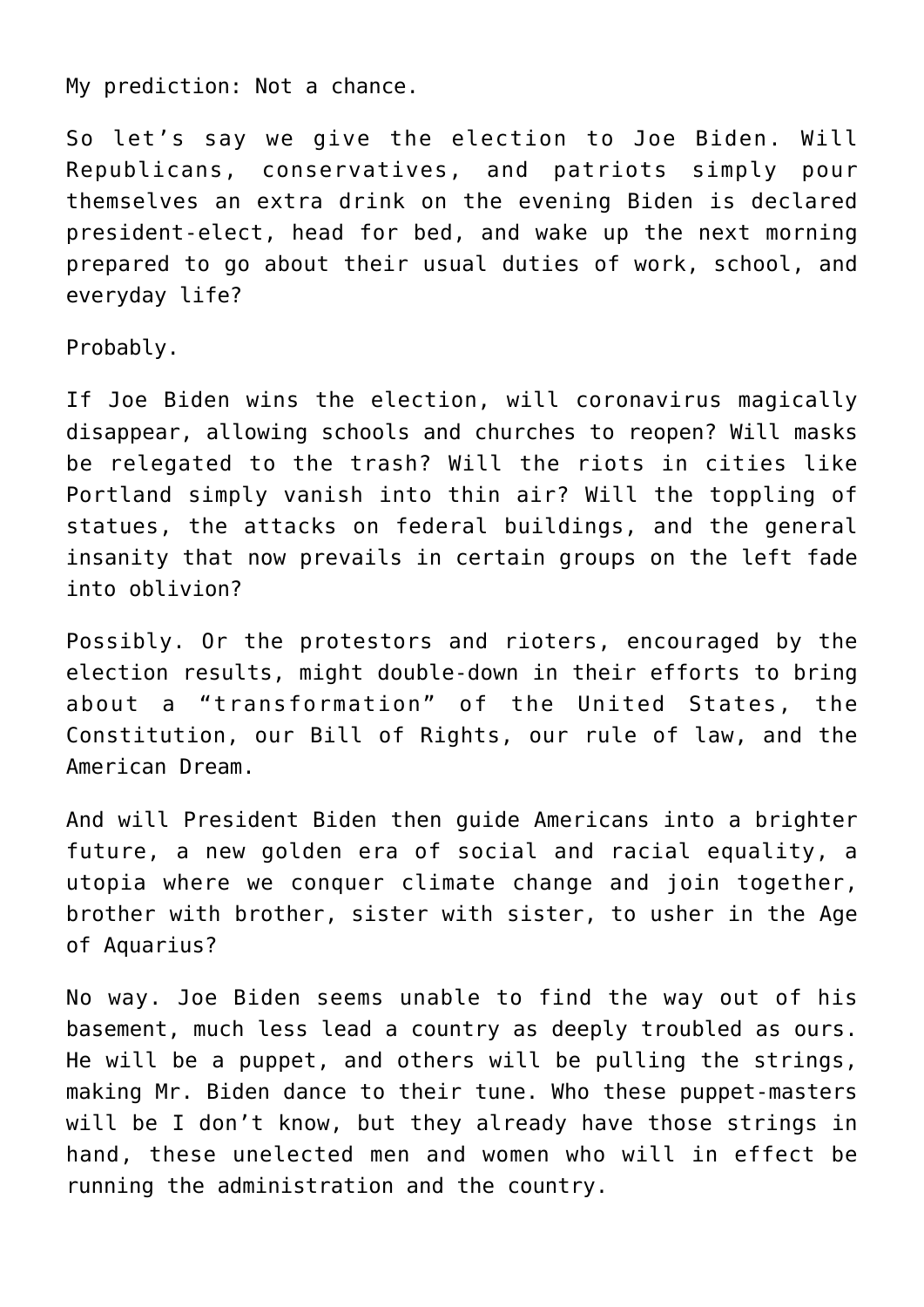It's too late to ask the question "How did it come to this?" We've already arrived at this Hobson's choice and need to make preparations, girding ourselves for what might be the biggest political debacle in American history.

To my young friends living in cities controlled by the left, especially you young women, I encourage you either to leave those cities, even if temporarily, or prepare to defend yourselves. Stock up on groceries, water, and medical supplies. Arm yourselves. Be ready for a fight.

As for my friends and families living in smaller towns and rural areas, should Donald Trump win the election, brace yourselves for another four years of attacks on everything you may hold dear: American history, culture, and religion. If Joe Biden gathers enough votes to bring Trump down, prepare yourself for the same attacks, not violently by a mob or by the machinations of some university professors, but by sweeping political and legal changes we can hardly fathom.

I have followed elections since the Kennedy-Nixon presidential race. Over the years, I have frequently heard that "this presidential race is the most important of our time." Bloggers, columnists, and talk show radio hosts are repeating this same mantra today.

Are they correct? Is this the most important presidential race in a long time?

Probably.

Come November, one way or the other, we'll elect a president, but the craziness won't end with the election. You can take that one to the bank.

Buckle up.

—